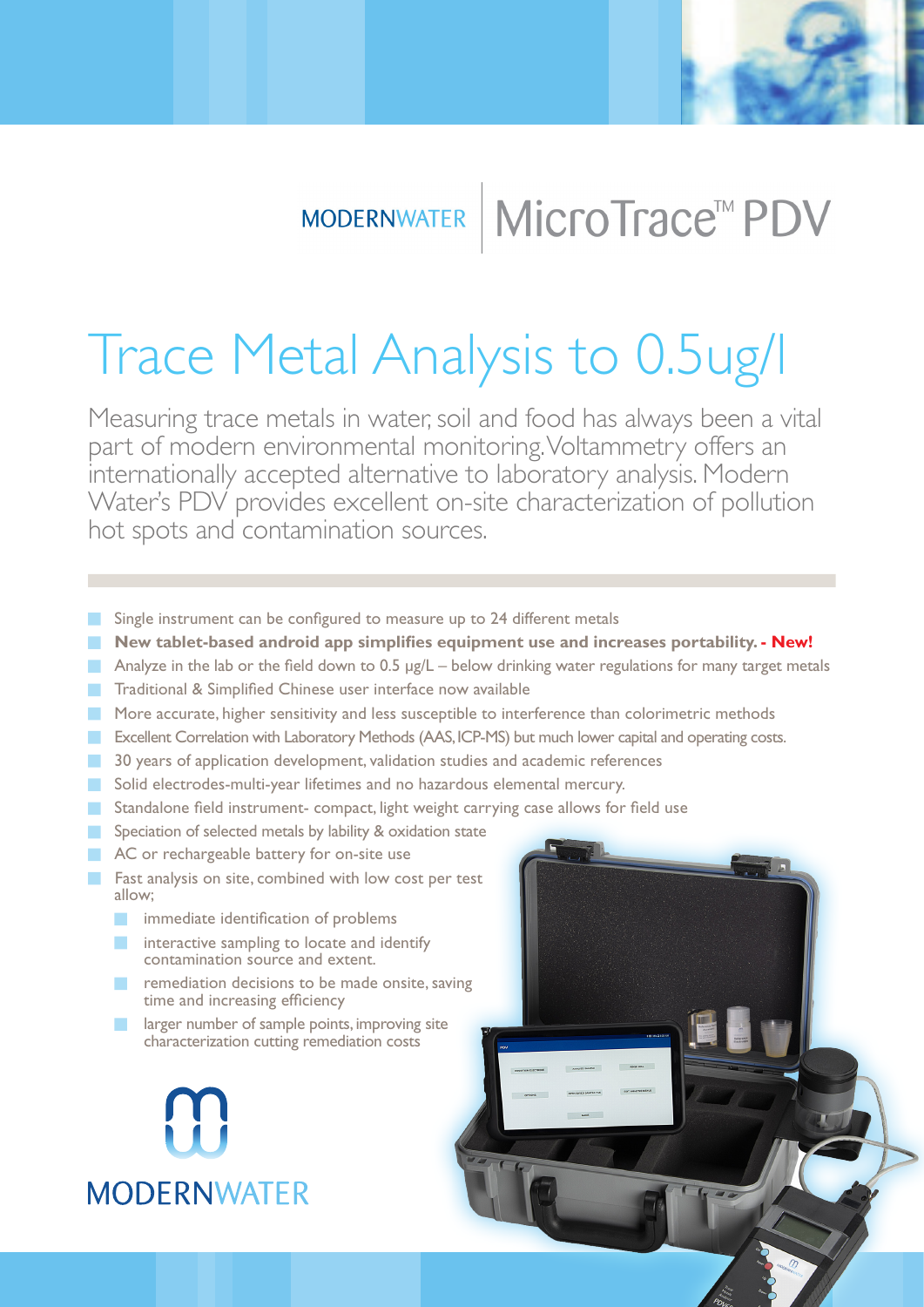

*MicroTrace PDV Series with Labcell Option (VAS Only)*

The MicroTrace PDV has been upgraded to allow much improved stand-alone operation by utilizing a new tablet computer app now included with the PDV. The USB connector replaces the serial port. The upgraded product can be run either on  $4 \times 1.5V$  AA batteries, or from the mains using the standard 8 - 12V DC transformer.

### Applications

Academic research Contaminated land remediation Food and feed analysis Tracing contamination back to source Monitoring of rivers, lakes, reservoirs, Industrial effluent monitoring monitoring Drinking water intake and distribution

The MicroTrace PDV comes with the VAS software package, which is easy to use and is compatible with Windows. VAS enables storage and manipulation of voltammograms, operating data and in-depth data analysis.

#### *The SV LabCell*

Our MicroTrace PDV comes equipped with a standard analytical cell which can detect a wide range of different metals. The SV LabCell is an optional extra that allows the use of Bi film which has performance advantages for cathodic stripping methods (less DO interference).

The SV LabCell extends the PDV's range of metals to include molybdenum and uranium; it also gives a better response for nickel, cobalt and chromium at low levels.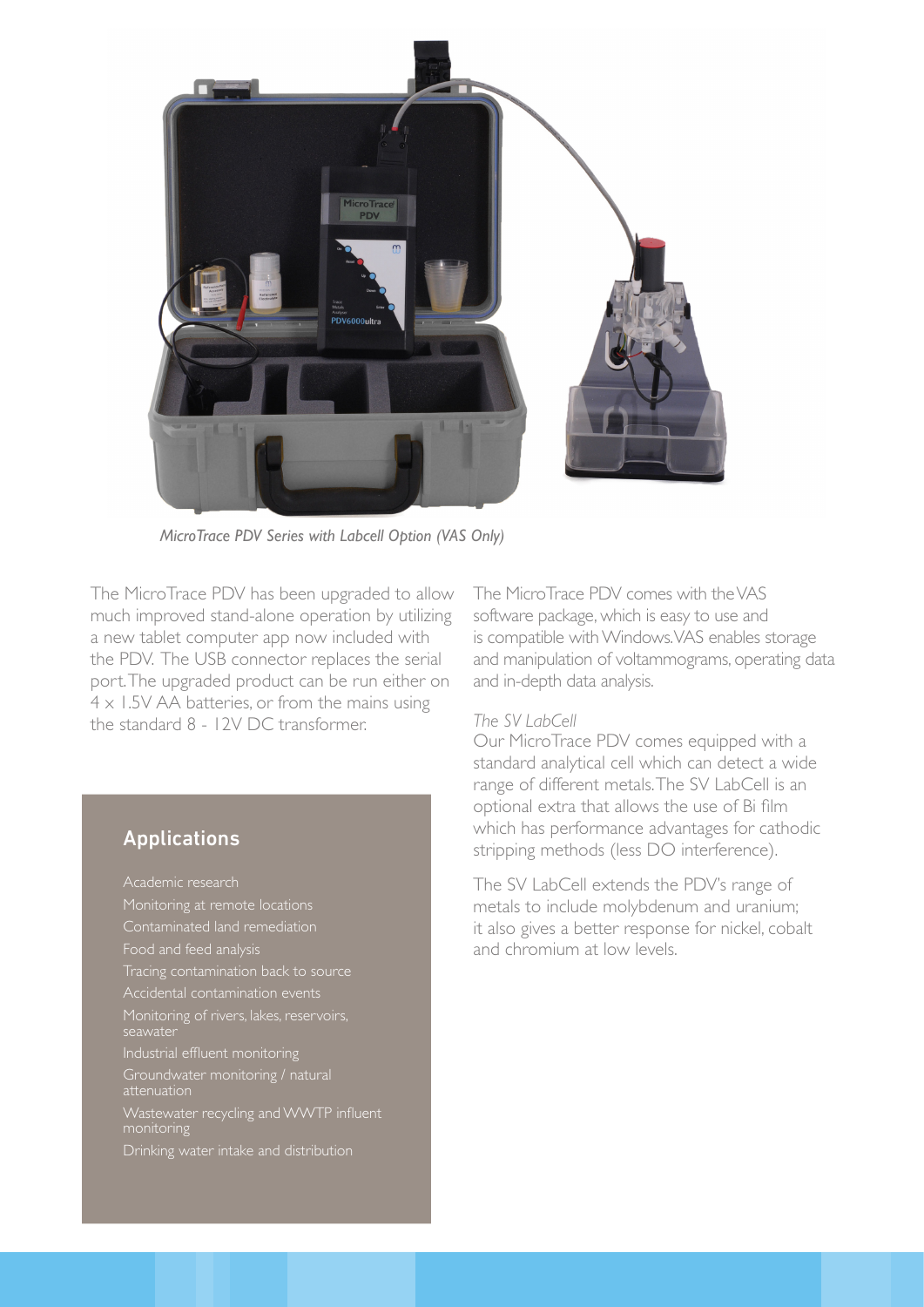### Process explained

In voltammetry metals are drawn onto the working electrode when a specific voltage is applied to the water sample under test.

When a stripping voltage is applied, the metals return to the sample solution, generating a small current. Each metal has a specific voltage at which it returns to solution. So the metal is identified by its stripping voltage, and the current generated is proportional to the concentration of metal in the sample.



#### TYPICAL LIMITS OF DETECTION FOR THE PDV ULTRA

| Metal                          | <b>Metal Name</b> | <b>PDV</b>                  |
|--------------------------------|-------------------|-----------------------------|
| $\mathsf{Ag}$                  | Silver            | $0.5 \text{ }\mu\text{g/l}$ |
| As (III)                       | Arsenic (III)     | $0.5 \mu g/l$               |
| As(total)                      | Arsenic           | $0.5 \mu g/l$               |
| Au                             | Gold              | $2 \mu g/l$                 |
| Bi                             | Bismuth           | $2 \mu g/l$                 |
| $\mathbb{C}\mathrm{d}$         | Cadmium           | $0.5 \mu g/l$               |
| $\mathop{\mathsf{Co}}$         | Cobalt            | 10 µg/l (1 µg/l *)          |
| Cr(VI)                         | Chromium (VI)     | $5\mu g$ / $(1\mu g/1*)$    |
| Cr(total)                      | Chromium          | $10 \mu g/l^*$              |
| Cu                             | Copper            | $0.5$ $\mu$ g/l             |
| Fe                             | Iron              | $5 \mu g/l$                 |
| Hg                             | Mercury           | $0.1$ µg/l                  |
| Mn                             | Manganese         | $2 \mu g/l$                 |
| Mo                             | Molybdenum        | $  \mu g /   \cdot$         |
| Ni                             | Nickel            | $5 \mu g/l$                 |
| Pb                             | Lead              | $0.5 \mu g/l$               |
| Pd                             | Palladium         | $5 \mu g/l$                 |
| Sb(III)                        | Antimony(III)     | $5 \mu g/l$                 |
| Se(IV)                         | Selenium (IV)     | $5 \mu g/l$                 |
| $\mathsf{Sn}$                  | Tin               | $5 \mu g/l$                 |
| $\top e$                       | Tellurium         | $10 \mu g/l$                |
| $\top\!\!\!\!\top\!\!\!\!\top$ | Thallium          | $2 \mu g/l$                 |
| $\cup$                         | Uranium           | $  \mu g /   \ast$          |
| Zn                             | Zinc              | $0.5 \mu g/l$               |

*All values are dependent upon the metal(s) being analyzed and the nature of the sample. MDL based on clean water samples.*

*\* Requires SV Labcell and use of VAS software*